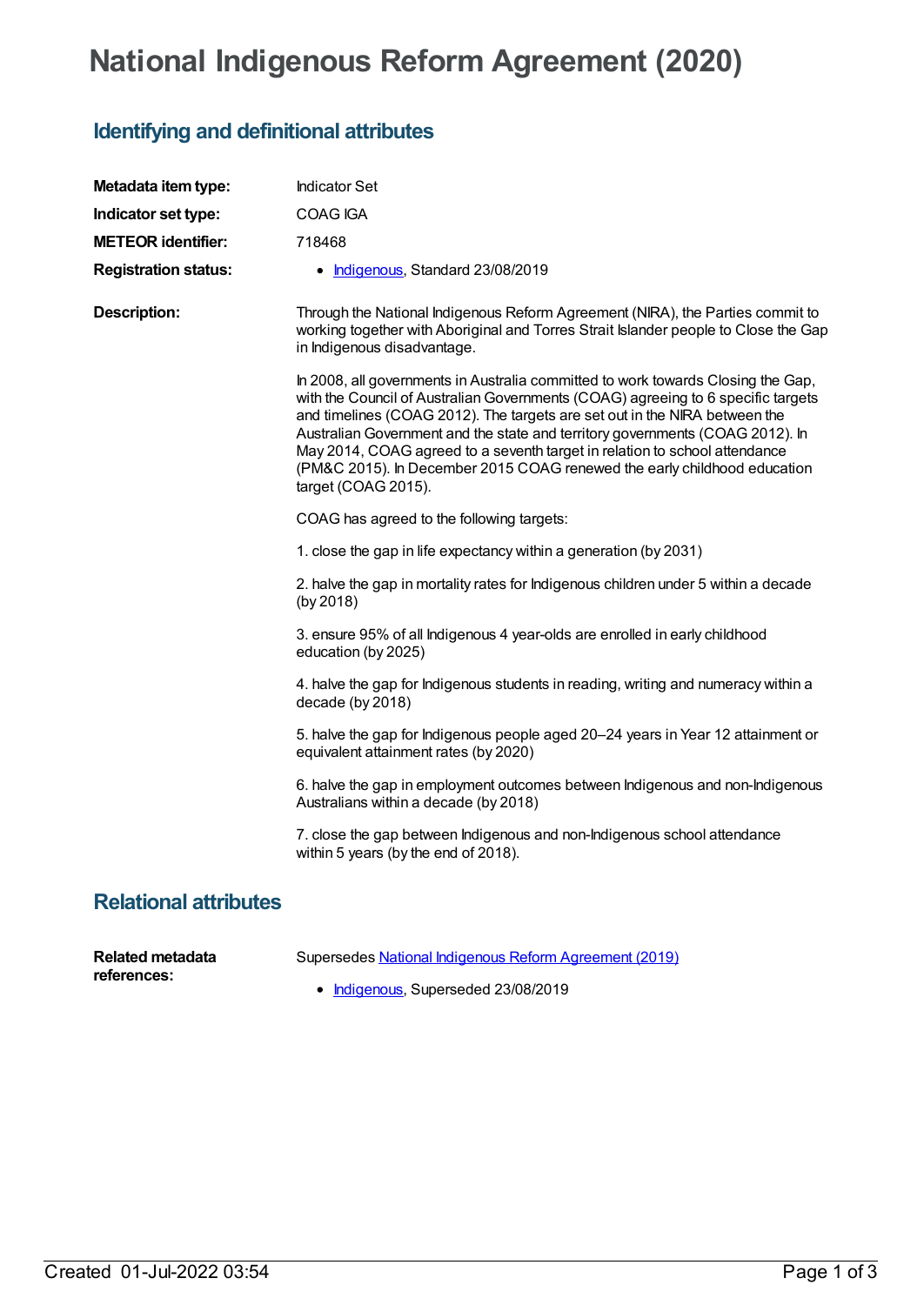| Outcome areas linked to<br>this Indicator set: | Indigenous Australians achieve health outcomes comparable to the broader<br>populationIndigenous, Standard 21/07/2010                                                                                                                               |
|------------------------------------------------|-----------------------------------------------------------------------------------------------------------------------------------------------------------------------------------------------------------------------------------------------------|
|                                                | Indigenous children are born and remain healthylndigenous, Standard 21/07/2010                                                                                                                                                                      |
|                                                | Indigenous children have access to affordable, quality early childhood education in<br>the year before full-time schooling Indigenous, Standard 01/07/2016                                                                                          |
|                                                | Indigenous children have the same health outcomes as other Australian<br>childrenIndigenous, Standard 21/07/2010                                                                                                                                    |
|                                                | Indigenous people of working age participate effectively in all sectors and at all<br>levels of the labour marketIndigenous, Standard 21/07/2010                                                                                                    |
|                                                | Indigenous people remain healthy and free of preventable diseaseIndigenous,<br>Standard 21/07/2010                                                                                                                                                  |
|                                                | Indigenous students meet basic literacy and numeracy standards and overall levels<br>of literacy and numeracy are improving Indigenous, Standard 21/07/2010                                                                                         |
|                                                | Schooling promotes social inclusion and reduces the educational disadvantage of<br>children, especially Indigenous childrenIndigenous, Standard 01/07/2016                                                                                          |
|                                                | The Indigenous workforce age population has the depth and breadth of skills and<br>capabilities required for the 21st century labour marketIndigenous, Standard<br>21/07/2010                                                                       |
| Indicators linked to this                      | National Indigenous Reform Agreement: P101-Estimated life expectancy at birth,                                                                                                                                                                      |
| Indicator set:                                 | 2020<br>Indigenous, Standard 23/08/2019                                                                                                                                                                                                             |
|                                                | National Indigenous Reform Agreement: PI 02-Mortality rate by leading causes,                                                                                                                                                                       |
|                                                | 2020<br>Indigenous, Standard 17/11/2019                                                                                                                                                                                                             |
|                                                | National Indigenous Reform Agreement: P103-Rates of current daily smokers,<br>2020<br>Indigenous, Standard 17/11/2019                                                                                                                               |
|                                                | National Indigenous Reform Agreement: PI04-Levels of risky alcohol consumption,                                                                                                                                                                     |
|                                                | 2020<br>Indigenous, Standard 23/08/2019                                                                                                                                                                                                             |
|                                                | National Indigenous Reform Agreement: P105-Prevalence of overweight and                                                                                                                                                                             |
|                                                | obesity, 2020<br>Indigenous, Standard 23/08/2019                                                                                                                                                                                                    |
|                                                | National Indigenous Reform Agreement: PI06-Under five mortality rate by leading<br>cause, 2020<br>Indigenous, Standard 17/11/2019                                                                                                                   |
|                                                | National Indigenous Reform Agreement: PI07-Proportion of babies born of low                                                                                                                                                                         |
|                                                | birthweight, 2020<br>Indigenous, Standard 23/08/2019                                                                                                                                                                                                |
|                                                | National Indigenous Reform Agreement: PI08-Tobacco smoking during pregnancy,<br>2020<br>Indigenous, Standard 23/08/2019                                                                                                                             |
|                                                | National Indigenous Reform Agreement: PI09-Antenatal care, 2020                                                                                                                                                                                     |
|                                                | Indigenous, Standard 23/08/2019                                                                                                                                                                                                                     |
|                                                | National Indigenous Reform Agreement: PI 10-Proportion of Indigenous children<br>who are enrolled in (and attending, where possible to measure) a preschool<br>program in the year before formal schooling, 2020<br>Indigenous, Standard 17/11/2019 |
|                                                | National Indigenous Reform Agreement: PI 11-Percentage of students at or above<br>the national minimum standard in reading, writing and numeracy for Years 3, 5, 7<br>and 9, 2020<br>Indigenous, Standard 23/08/2019                                |